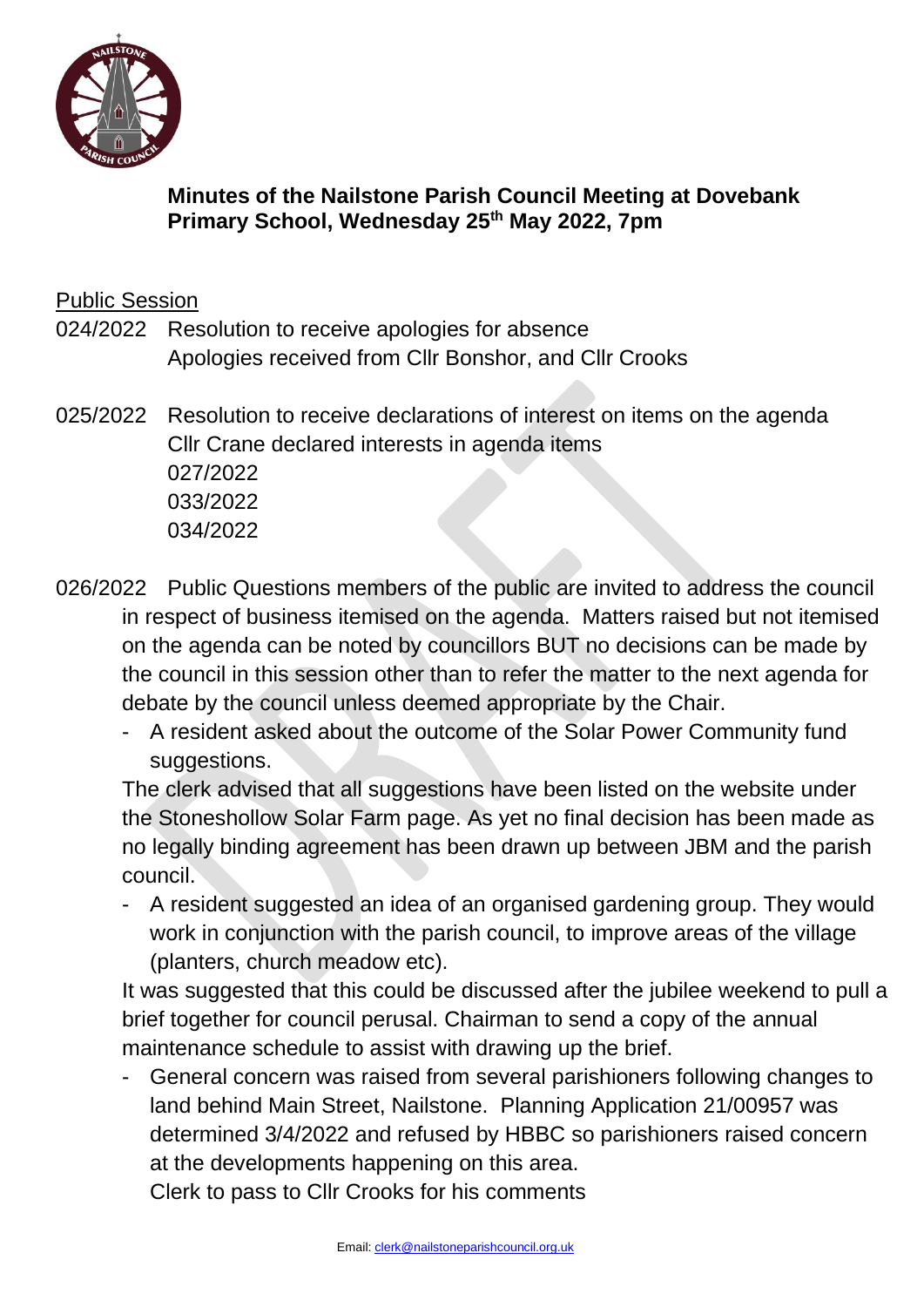

- 027/2022 Planning Applications for Public comment Amended plan – Stoneshollow Due to interests declared Item deferred to end of agenda
- 028/2022 Update from Footpath Group It was raised that some of the fields on the Leicestershire round footpath, have been planted up with maize, and no footpaths have been marked out. This has happened in previous years. The crops end up being stamped down by walkers. Clerk will clarify position with footpaths officer regarding responsibility, Land owner or rights of way team.
- 029/2022 Update from District Councillor Crooks Cllr Crooks to forward his report
- 030/2022 Update from County Councillor Harrison-Rushton An opportunity for Cllr Harrison-Rushton to update members Not present. It was noted that several emails from the clerk are also awaiting response from Cllr Harrison Rushton. The chairman will follow up.

031/2022 Community Group/Village Organisations Update An opportunity for community representatives to update the council with any forthcoming events, requests for support, or items for the newsletter. The community group are currently working hard on the Jubilee day event. Leaflets have been dropped to every door, and on website/facebook. Grant £500 received from HBBC.

Road Closure in place for Church Road, Nailstone Sunday 5th June 2022. Home owners are requested to move their vehicles to the end of the road, if they feel they will need them between the 12.00-6.00 closure period.

Closure of the public session.

Members of the public are welcome to remain at the meeting, but must NOT interject, make representation or try and influence councillor decisions.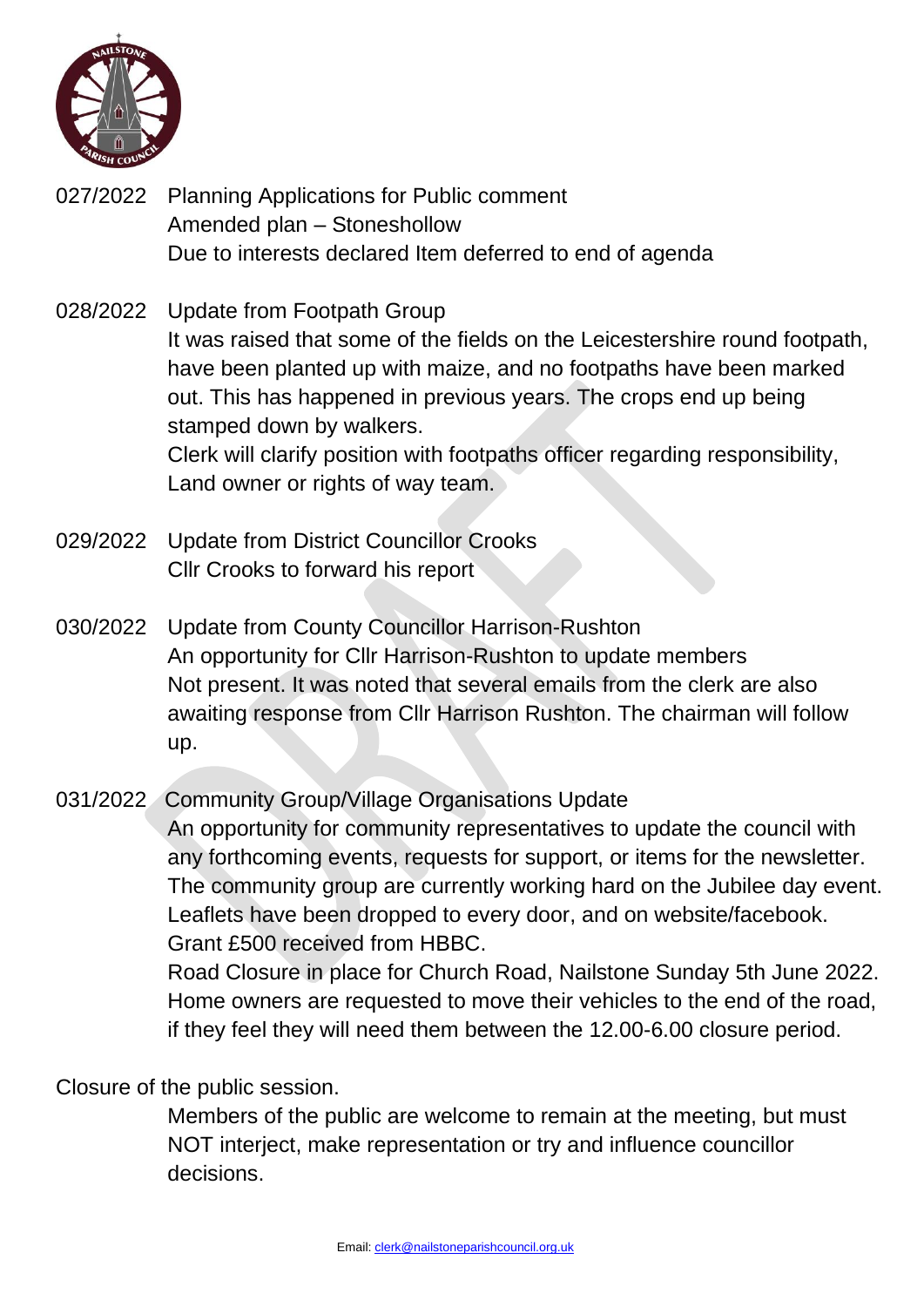

# Council Resolutions

032/2022. Resolution to approve and sign the minutes of the meeting of the Parish council held April 2022 Minutes approved. Proposed and Seconded.

- 033/2022. Resolution to discuss any planning applications and receive any reports from Cllr Harris
	- Glebe Farm
	- **Stoneshollow**

Due to interests declared Item deferred to end of agenda

034/2022 Resolution to discuss and agree suggested Community Benefit legal agreement from JBM Due to interests declared Item deferred to end of agenda

035/2022 Resolution to discuss Traffic Results from Survey carried out by LCC, and any further actions.

> In Dec 2021 LCC carried out a traffic survey. Unfortunately it was not correct so a second survey was conducted between 15-17<sup>th</sup> March 2022 7am – 7pm using ANPR. One camera was on the cross roads, the other on A447 junction. This captured vehicles entering and exiting the village in both directions.

The full details are on our website

[https://www.nailstoneparishcouncil.org.uk/nailstone-traffic-action](https://www.nailstoneparishcouncil.org.uk/nailstone-traffic-action-group.html)[group.html](https://www.nailstoneparishcouncil.org.uk/nailstone-traffic-action-group.html)

The summary was

Tue 15<sup>th</sup> 7 vehicles contravened the restriction

Wed 16<sup>th</sup> 9 vehicles contravened the restriction

Thursday  $17<sup>th</sup>$  8 vehicles contravened the restriction

Lcc Highways felt that this figure is not perfect, but insignificant enough to not require further action. They felt the signage is working. The police report referenced by LCC in the report suggested that road narrowing may help. This is not currently a financially viable option.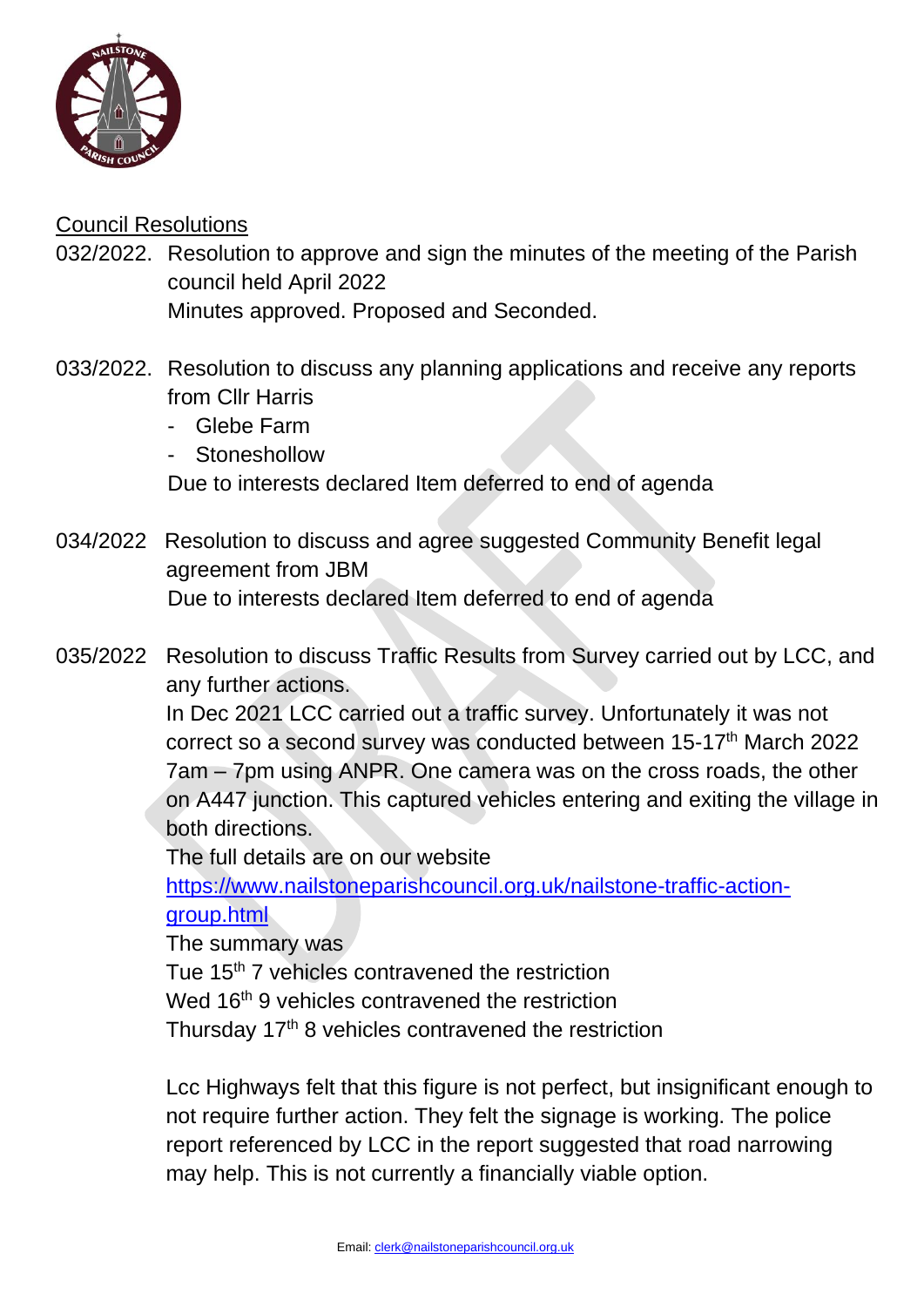

NTAG updated councillors with their concerns following receipt of this report. Whilst it is noted that a reduction in HGVS is visibly noticeable in the village, NTAG do not have the capacity to continue with its current levels or reporting and capturing.

They have continued contacting CEO of companies whose vehicles who ignore the restriction which has shown success and asked if this is something the parish council would continue to do, if parishioners forward details of offending vehicles. Cllr Smith agreed to do this.

It was agreed Cllr Smith to receive details of from parishioners and he will contact the CEO for a 6 month trial period, then review. He will provide a report/update at each meeting.

NTAG will provide an article for the next newsletter to advise parishioners of the process.

The chairman offered his thanks on behalf of the village to the members of NTAG for their hours and hours of monitoring, recording and lobbying.

036/2022 Resolution to discuss Council Maintenance Schedule for 2022-2023 Cllr Smith and Cllr Harrison circulated a schedule they had prepared. It was discussed and adjusted Cllr Harrison to now meet with contractor to discuss and contractor to provide prices to enable council to budget/manage annual works. Bring back to future meeting.

- 037/2022 Resolution to discuss and agree Insurance Quote for 2022-2023 Quote received from last years broker £618. Council to source a more favourable quotes
- 038/2022 Resolution to discuss the public suggestion of additional play equipment on Church Meadow raised as part of the community benefit funding from Stoneshollow Solar Farm (Agenda item 189/2021).

A group of local residents suggest the community benefit money could be used to purchase additional play equipment for Church Meadow. The council instructed a play equipment provider to carry out a survey of church meadow and offer some suggestions.

Cllr Crane raised that the council are trustees for Church Meadow. Clerk to source a copy of the deed to check for any restrictions etc. (Next Agenda)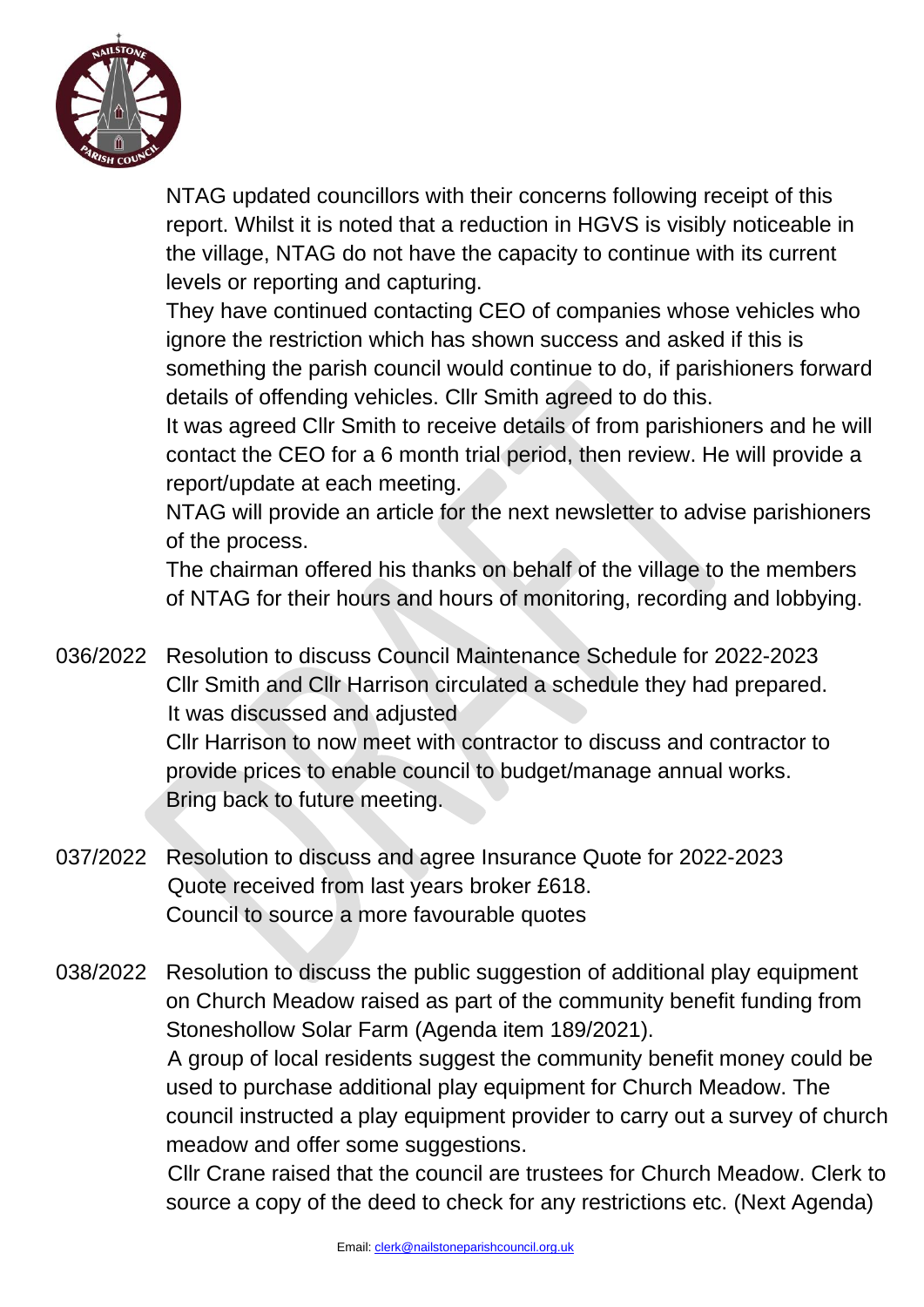

Chairman to contact a local resident who may hold information/history of the area.

A discussion took place as to how Church Meadow is used and by whom and how the village has grown but also the many uses of the area of Church Meadow and to further explore the opportunity of developing a community garden on the Oval as a second communal area for the village. It was agreed to obtain a couple of other designs from other equipment providers, and then put it all out on the newsletter for general consultation and community discussion.

Clerk/Cllr Bonshor to source funding streams ready,

# 039/2022 Finance

Resolution to Approve the payments for May 2022 (appendix1) Resolution to Approve the Accounts to Date, Bank reconciliation and Expenditure against Budget (Appendix 2 Attached) An additional payment of £70 for the maintenance man for painting works on Church Meadow benches Payment summary agreed Bank Reconciliation and accounts schedules noted.

#### 040/2022 Ongoing Items - (Updates… No decision required) Queens Jubilee 2022 – 031/2022 Grants (Kissing gates?, churchyard composting area?) Sec 106 drawdown – (HBBC)

- 041/2022 Newsletter Requests/Items to be included in next months parish newsletter (deadline 16<sup>th</sup> Month)
- 042/2022 Councillor Items for Next Agenda Council to agree any agenda items for next meeting Church Meadow Trustees Grounds Maintenance Schedule Church Composting Area – Bins? Village Gardening Group
- 043/2022 Correspondance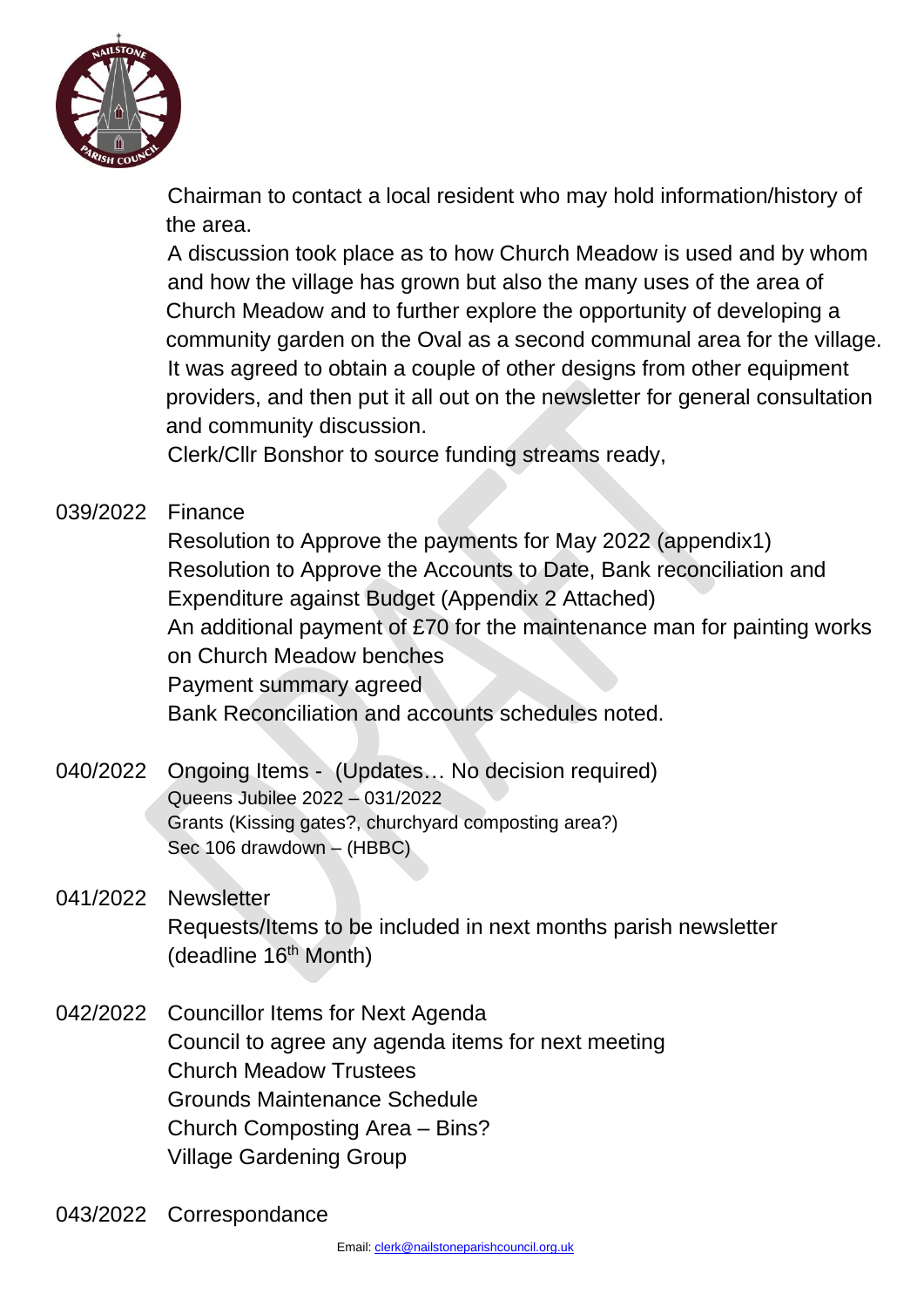

Bulls Head – Asset of community Value – HBBC Clerk to respond and request that it is renewed for a further period due to try and offer some protections, due the current position with the Bulls head

- 044/2022. Aldi Update (No decision Required) An opportunity for Aldi to share any important updates or the council to minute/submit any questions/concerns. Cllr Harrison to organise a meeting. An item to raise was concern when heavy rain as the road floods very badly between the site entrance and the junction (drains blocked/damaged drains/insufficient drainage from mounds?)
- 045/2022 Next Meeting Wednesday 29th June 2022 7pm

Cllr Crane left the meeting 9.15pm

# Deferred Items

The chairman invited Robin Johnson from JBM solar to discuss the following agenda items.

027/2022 Planning Applications for Public comment

# Amended plan – Stoneshollow

Robin discussed his visual design of a further amended plan, Following comments from the landscape consultant at HBBC who reviewed the plans, JBM removed some panels and made a slight adjustment. The council did not feel this made a vast difference to the visual impact it would have. It was also discussed what trees would be planted and what heights. Parishioners challenged JBMs approach as trees would take time to grow and most species chosen would loose leaves in winter – no screening! Robin felt that they had satisfied the comments raised by planning and the application should be ready to determine in the July committee meeting. If permitted July 2022 they would expect it to be connected to the grid by July 2023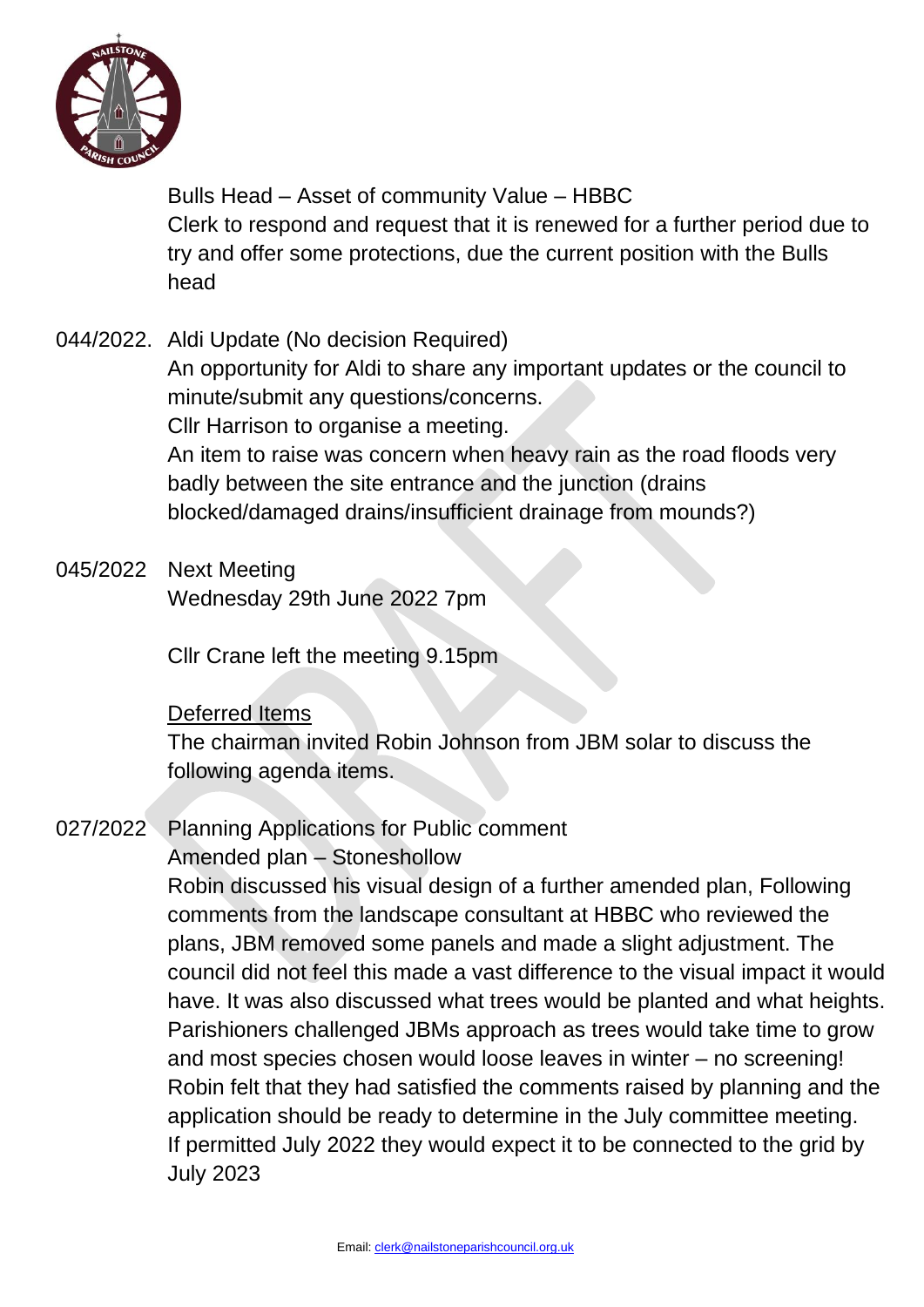

- 033/2022. Resolution to discuss any planning applications and receive any reports from Cllr Harris
	- Glebe Farm

No further comments to add. Deferred by HBBC committee in May, will be subject to a site visit, before brought back to committee June 2022 for determination.

- Stoneshollow Parish council have not been sent any amendments to consult on.
- 034/2022 Resolution to discuss and agree suggested Community Benefit legal agreement from JBM

The Chairman again invited Robin Johnson to brief councillors. He sent a draft deed of gift through for perusal.

A lengthy discussion took place regarding the legality of this document and how it would legally bind all parties. Especially based on previous Deed of gifts (Crown Farm) that failed to pay out.

The parish council have sought assistance from

LRALC

**HBBC** 

LCC

Luke Evans MP

There is concern that the parish will never receive the promised amount. There is no defined trigger point for payment.

Parishioners questioned Robin re previous sites and community benefit after an extremely lengthy and heated discussion, It was agreed that Robin would go back to his legal team and discuss a unilateral undertaking. Council will continue to push for assistance how to make this legally binding on all parties and paid out at a more defined period of time and also contact other JBM effected parishes to discuss their journey with this company.

# **Confidential**

046/2022 Clerks Salary